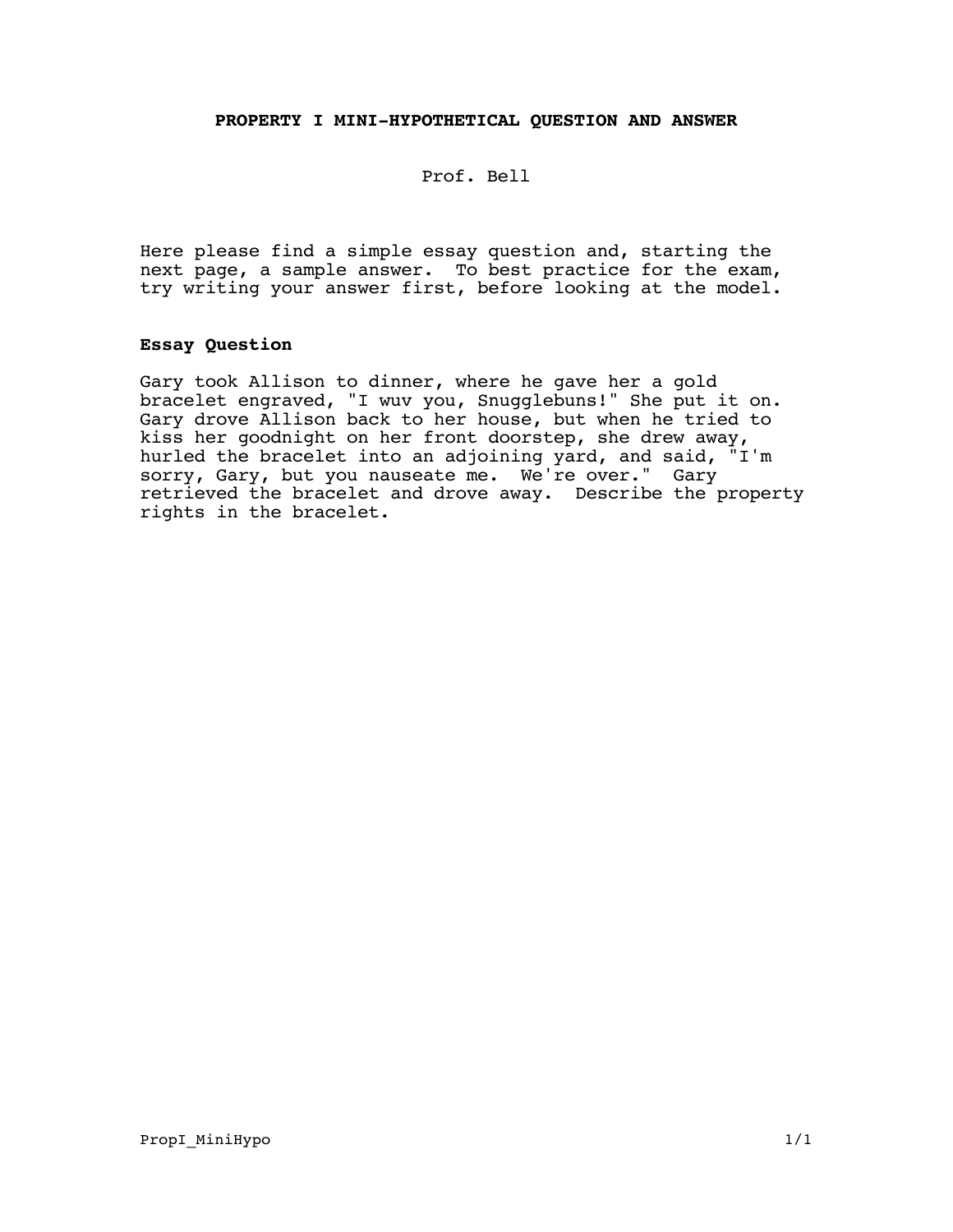## **Sample Essay Answer**

To describe the property rights in the bracelet requires that we name who has rights to it and what rights they have, which in turn requires that we trace the chain of title. We can assume that initially Gary enjoyed a fee simple absolute in the chattel property—the bracelet—since nothing in the facts suggests otherwise.

Did Gary give the bracelet to Allison? To make a gift requires satisfaction of three elements: An intention by the donor to transfer title, delivery of the gift if at all possible (else delivery constructively or symbolically), and acceptance by the donee. Gary quite evidently meant for Allison to have the gift and he delivered the bracelet itself to her. Did she accept? It seems most likely that she did, given that she wore the bracelet for some time before abandoning it. Gary thus gave to Allison absolute title to the bracelet.

Did Allison retain property rights in the bracelet? To abandon property, its owner must intentionally and voluntarily relinquish it with not intent to reclaim it (text p. 109). By throwing the bracelet away, Allison showed her intent to abandon it, and she evidently acted voluntarily, as she was under no compulsion. It does not seem likely, moreover, that she had any intent to reclaim the bracelet, given that she threw it into her neighbor's yard.

Did Allison's neighbor win property rights in the bracelet? Hannah v. Peel held that while the possessor of land is entitled against the finder of all chattels found attached to or in the land, the same does not necessarily follow for chattels found on the property. In contrast to Hannah, however, the yard owner here had (we can presume) actual possession of the property, which suggests ownership should follow (Parker v. British Airways, discussed at text p. 107). By analogy, that owners of land presumptively own abandoned ships found on their property—even if someone else finds them (text p. 113)—and also constructively own wild animals on their property (text p. 33). Allison's neighbor thus had some claim to the bracelet.

Did Gary win better title to the bracelet, by finding it, than Allison's neighbor? Gary was, in contrast to the plaintiff in Hannah, trespassing on the neighbor's property, a fact that renders him unable to secure better title than the property owner—unless the trespass is "trivial or merely technical." Favorite v. Miller, quoted p. 107 of text. Although we could use more facts, here, it sounds as if Gary's trespass went beyond that. If so, he had worse title than the neighbor.